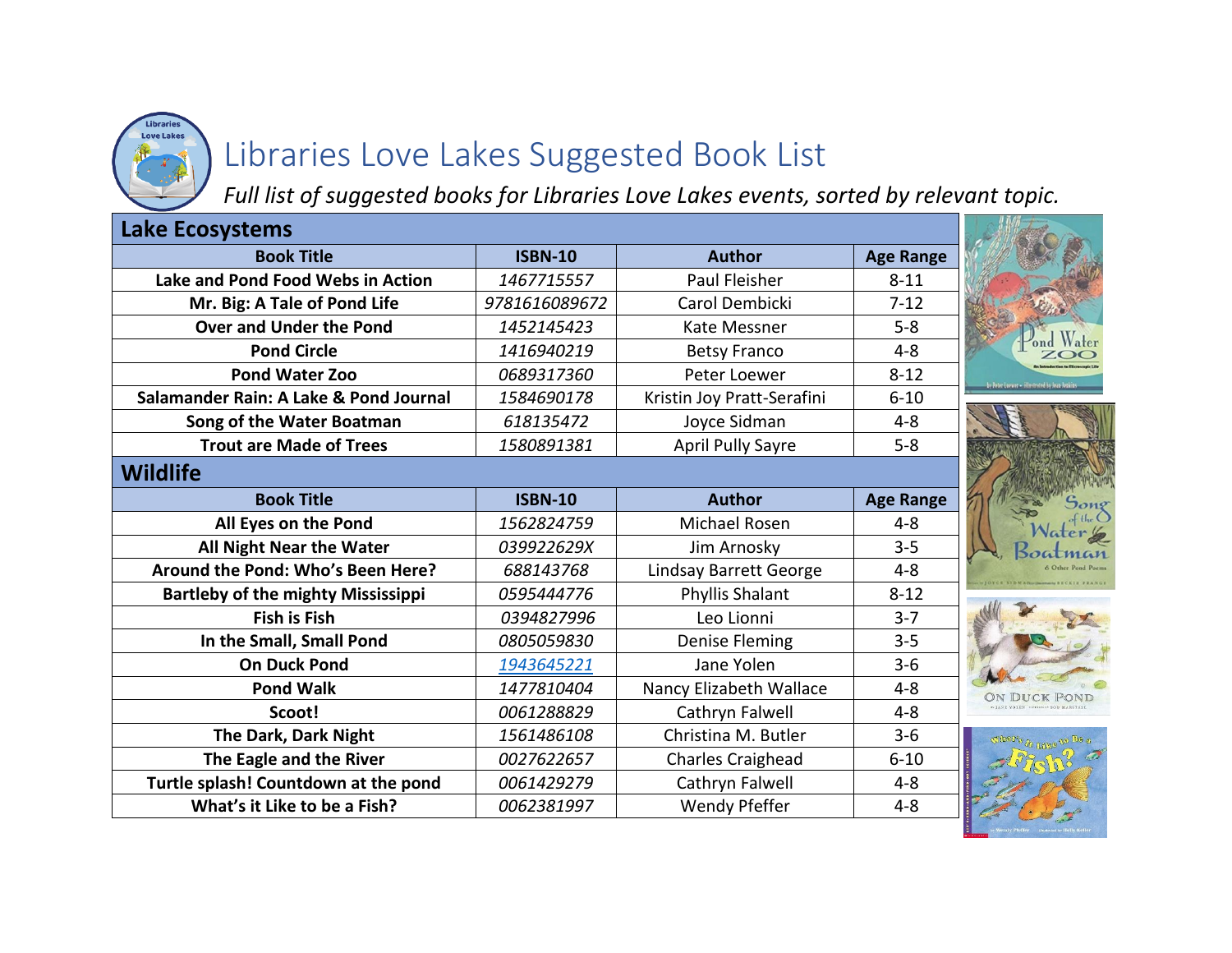| <b>Ecosystem Services</b><br><b>Book Title</b> | <b>ISBN-10</b> | <b>Author</b>               | <b>Age Range</b> |
|------------------------------------------------|----------------|-----------------------------|------------------|
| In the Red Canoe                               | 1459809734     | Leslie Davidson             | $3 - 7$          |
| <b>The Raft</b>                                | 0064438562     | Jim LaMarche                | $4 - 8$          |
| <b>The Lost Lake</b>                           | 0395630363     | Allen Say                   | $4 - 8$          |
| <b>Rudi's Pond</b>                             | 0618486046     | Eve Bunting                 | $4 - 8$          |
| <b>A Different Pond</b>                        | 1623708036     | Bao Phi                     | $4 - 8$          |
| <b>One Frozen Lake</b>                         | 0873518667     | Deborah Jo Larsen           | $3 - 7$          |
| <b>Pond Year</b>                               | 1564021874     | Kathryn Laskey              | $3 - 7$          |
| Three Days on a River in a Red Canoe           | 0688040721     | Vera B Williams             | $4 - 8$          |
| Me and You and the Red Canoe                   | 1554988470     | Jean E. Pendziwol           | $3 - 7$          |
| <b>Water Princess</b>                          | 0399172580     | Susan Verde                 | $4 - 8$          |
| <b>The Pond</b>                                | 1912050706     | Nicola Davies               | $5 - 8$          |
| A Day at the Lake                              | 1938063031     | Stephanie Rynders           | $3 - 6$          |
|                                                |                | Wallingford                 |                  |
| <b>Beyond the Pond</b>                         | 0062364278     | Joseph Kuefler              | $4 - 8$          |
| <b>From Tree to Sea</b>                        | 1481495313     | <b>Shelley Moore Thomas</b> | $3 - 7$          |
| Good Morning Loon: It's Early Morning-         | 0962842230     | Elizabeth S. Varnai         | $3 - 7$          |
| What's Happening at the Lake?                  |                |                             |                  |
| <b>Good Night Lake</b>                         | 1602190283     | Adam Gamble                 | $3 - 5$          |
| Mr. Grumpy's Outing                            | 0805013156     | John Burningham             | $4 - 8$          |
| <b>Cultural History</b>                        |                |                             |                  |
| <b>Book Title</b>                              | <b>ISBN-10</b> | <b>Author</b>               | <b>Age Range</b> |
| If You Spend a Day with Thoreau at Walden      | 9780805091373  | Robert Burleigh             | $6 - 10$         |
| Pond                                           |                |                             |                  |
| A River Ran Wild: An Environmental History     | 0152163727     | Lynne Cherry                | $6 - 10$         |
| The Gulls of the Edmund Fitzgerald             | 0531095096     | <b>Tres Seymour</b>         | $4 - 8$          |
| Paddle to the Sea                              | 9780395292037  | Holling C. Holling          | $10 - 12$        |

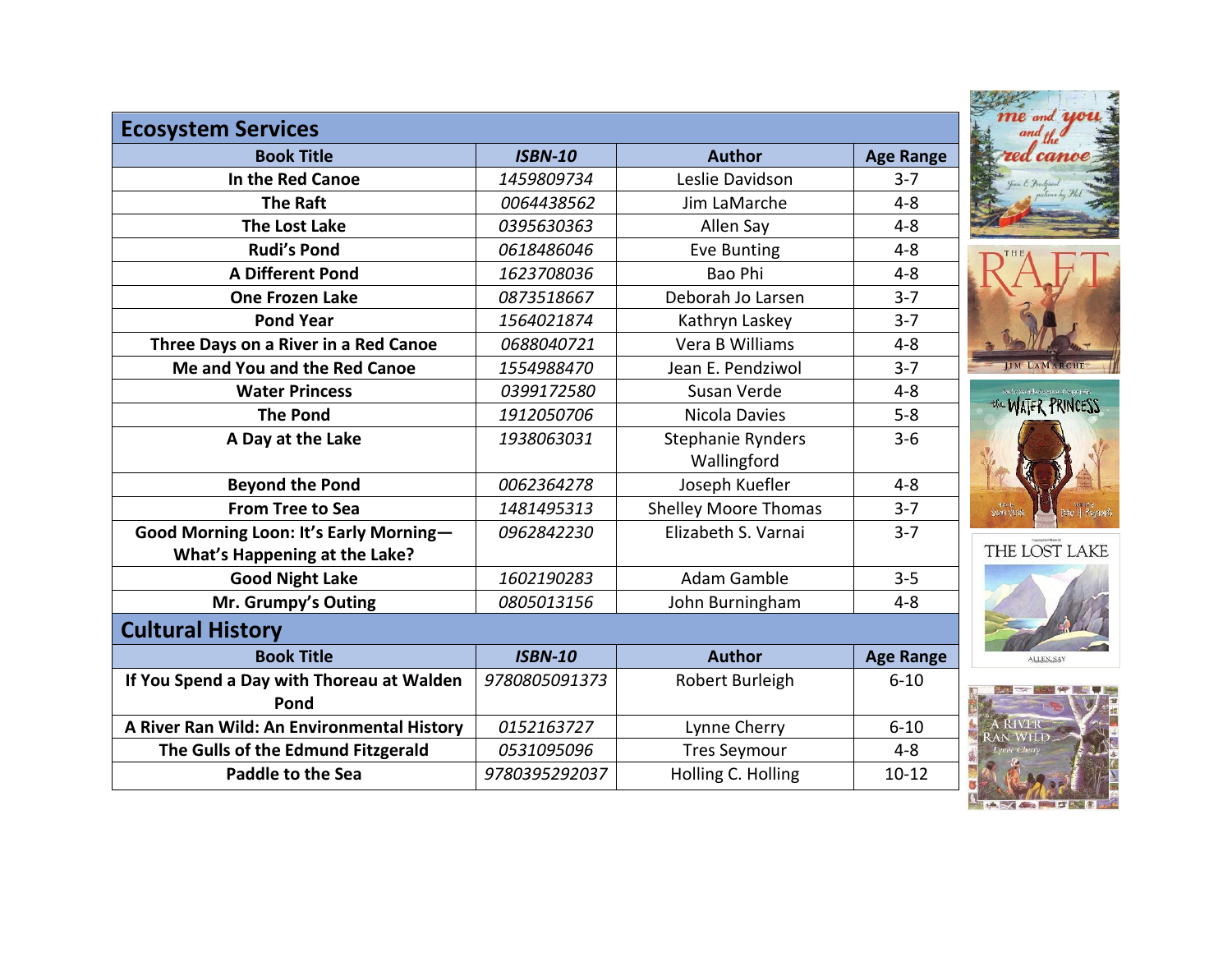| <b>Conservation &amp; Restoration</b>         |                |                          |                  |  |  |  |  |
|-----------------------------------------------|----------------|--------------------------|------------------|--|--|--|--|
| <b>Book Title</b>                             | <b>ISBN-10</b> | <b>Author</b>            | <b>Age Range</b> |  |  |  |  |
| All the Way to the Ocean                      | 0971425418     | Joel Harper              | $4 - 8$          |  |  |  |  |
| <b>Come Back Salmon</b>                       | 0871564890     | Molly Cone               | $8 - 12$         |  |  |  |  |
| The Day the Great Lakes Drained Away          | 1510712100     | Charles Furguson Barker  | $3 - 7$          |  |  |  |  |
| Do Fish Fart?                                 | 1770857273     | <b>Keltie Thomas</b>     | $8 - 12$         |  |  |  |  |
| Not for Me Please: I Choose to Act Green      | 1986909328     | Maria Godsey             | $4 - 8$          |  |  |  |  |
| Pond                                          | 1481447351     | Jim LaMarche             | $3 - 7$          |  |  |  |  |
| <b>The Water Cycle</b>                        |                |                          |                  |  |  |  |  |
| <b>Book Title</b>                             | <b>ISBN-10</b> | <b>Author</b>            | Range            |  |  |  |  |
| A Drop Around the World                       | 1883220726     | <b>Barbara McKinney</b>  | $8 - 12$         |  |  |  |  |
| Did a Dinosaur Drink this Water?              | 0807588407     | Robert Wells             | $4 - 8$          |  |  |  |  |
| <b>Down Comes the Rain</b>                    | 0064451666     | Franklyn M. Branley      | $4 - 8$          |  |  |  |  |
| <b>Follow the Water from the Brook to the</b> | 0064451151     | <b>Arthur Dorrors</b>    | $4 - 8$          |  |  |  |  |
| Ocean                                         |                |                          |                  |  |  |  |  |
| Hey, Water!                                   | 0823441555     | <b>Antionette Portis</b> | $3 - 7$          |  |  |  |  |
| <b>Magic School Bus: At the Waterworks</b>    | 0590403605     | Joanna Cole              | $4 - 8$          |  |  |  |  |
| One Well: The Story of Water on Earth         | 1553379543     | <b>Rochelle Strauss</b>  | $7 - 11$         |  |  |  |  |
| <b>Rain Rain Rivers</b>                       | 0374461953     | Uri Shulevitz            | $4 - 8$          |  |  |  |  |
| <b>Water is Water</b>                         | 159643984X     | Miranda Paul             | $3 - 7$          |  |  |  |  |
| <b>Where Do Puddles Go?</b>                   | 0516460366     | Fay Robinson             | $3 - 7$          |  |  |  |  |







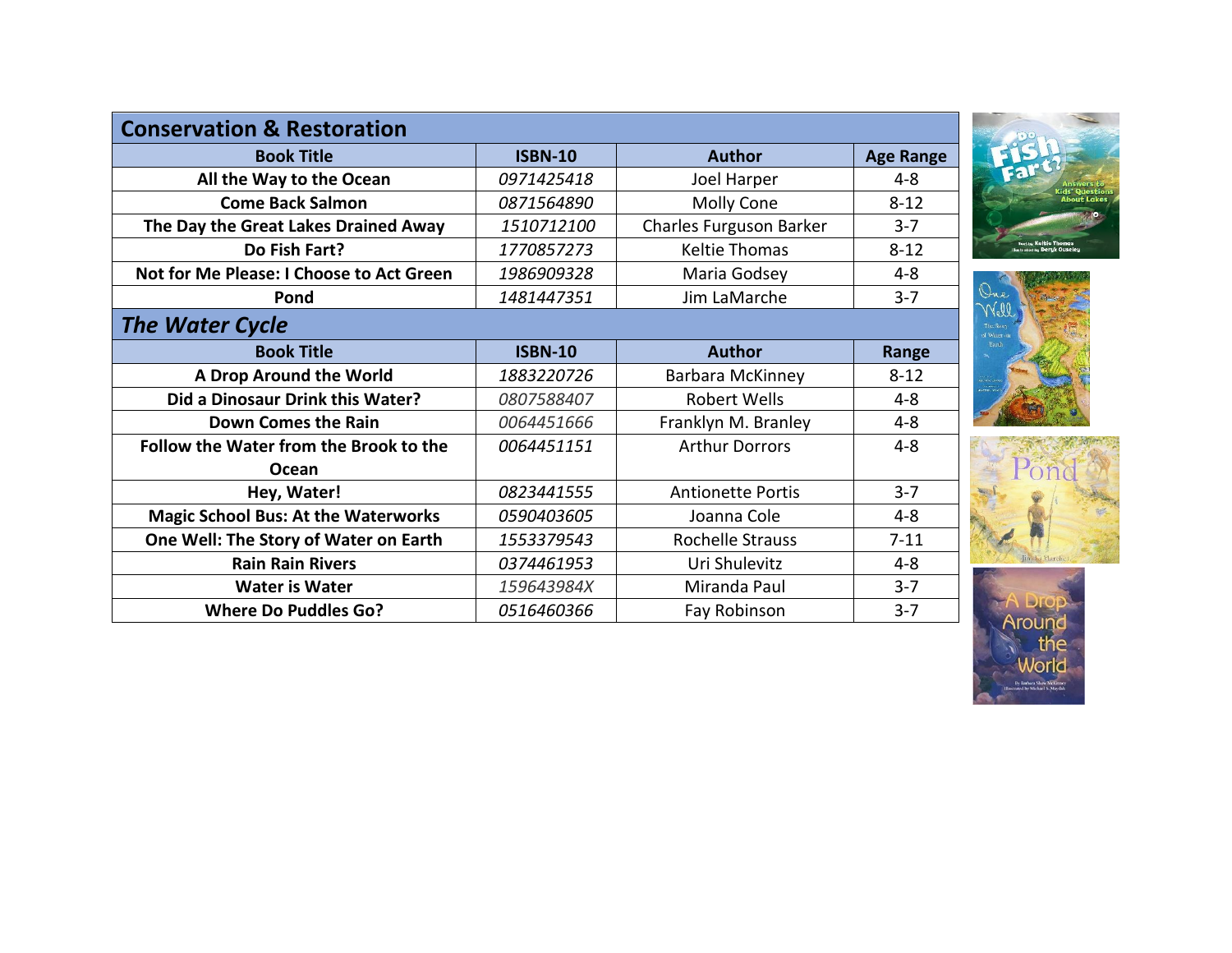## Featured Titles

*Be sure to check your library's collection for these titles! Each are excellent examples of children's books which promote and emphasize the importance of lakes and lake wildlife in our lives.* 



#### *Come Back, Salmon* **by Molly Cone**

**Topic:** Conservation & Restoration

**Summary:** Published in 2001, *Come Back, Salmon* follows the real story of how a fifth-grade class in Washington led their Elementary school in the restoration of Pidgeon Creek. Although not explicitly about lakes, this story in a must for any environmental advocate and educator because of it details how a group of children identified a problem and worked together towards a meaningful solution. Alongside the story, there are panels describing relevant ecological terms and concepts, so readers are able to connect the story to ecology and conservation science.

### *A River Ran Wild: An Environmental History* **by Lynne Cherry**

**Topic:** Cultural History



**Summary:** *A River Ran Wild* tells the true history of the Nashua River and the efforts of the Nashaway tribe to rid it of pollution from Massachusetts colonists. Lynne Cherry artfully navigates complex historical topics and introduces young readers to the divergent valuations of nature by different cultures, and how those differences must be overcome for the good of our earth.



#### *Water is Water* **by Miranda Paul**

**Topic:** The Water Cycle

**Summary:** This beautifully illustrated book leads readers through each stage of the water cycle using poetic imagery. Captivating and complex full-page pictures allow readers to engage with the book beyond words along. The repetitive rhythm of the story lends itself to a read-along with elementary readers. The book also contains a carefully illustrated glossary which lists the terms described throughout the story, something which can be used by dedicated readers to apply the book to a broader scientific lesson.